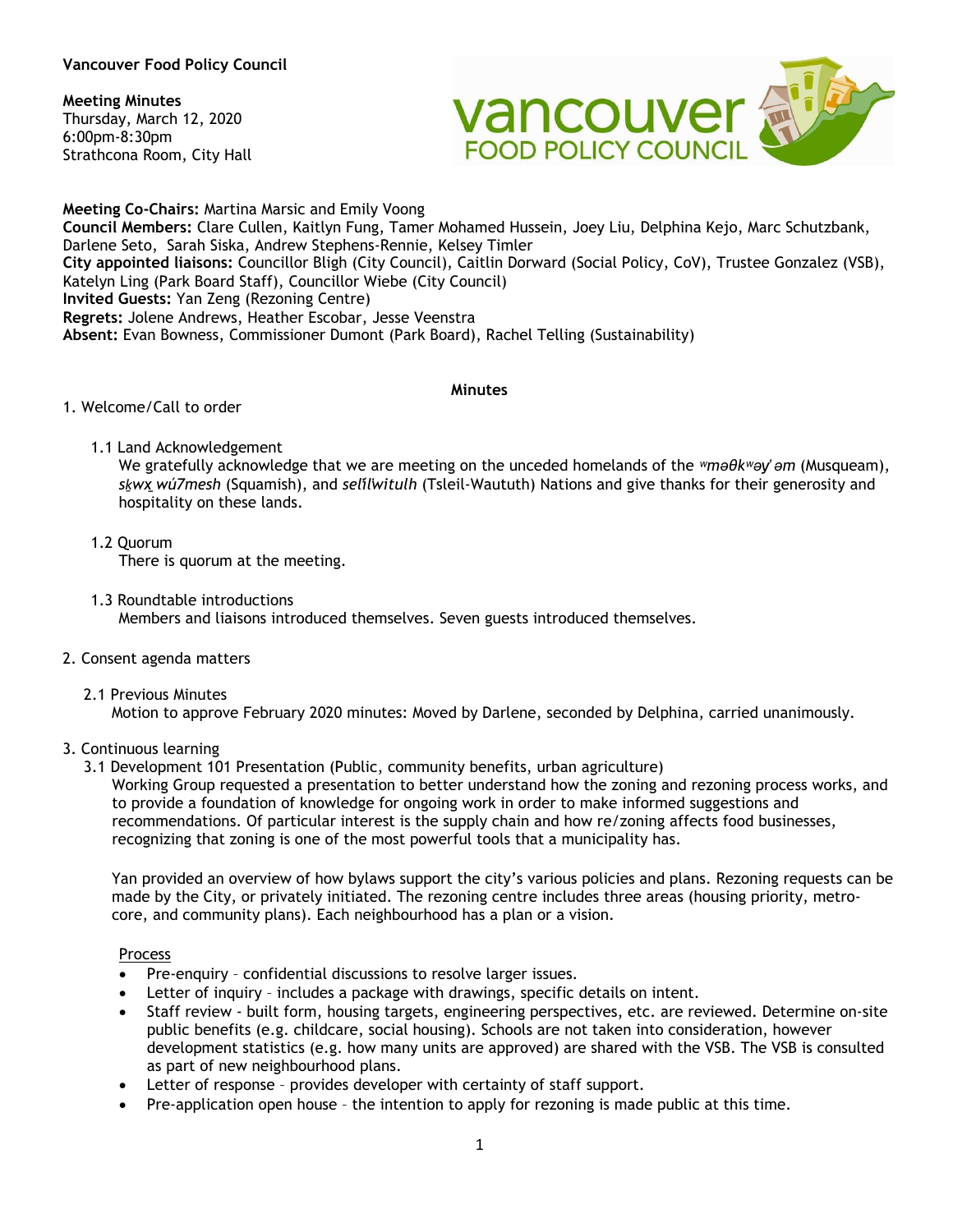- Rezoning application submission includes more details, including how the development meets requirements.
- Rezoning Application process Community Open House signs are posted and a website is created. Neighbours within two blocks are notified by flyers two weeks in advance. The application is reviewed by the Urban Design Panel, who give non-binding recommendations. At times, Council will approve a development that has not passed the Urban Design Panel. If an application does not pass, the applicant may revise the application to address concerns.
- Council referral staff present report summarizing feedback from open house.
- Public hearing citizens can sign up to speak. Council debates and votes to approve, reject, or recommend revisions.
- Rezoning enactment all legal conditions in report need to be fulfilled before the zoning actually changes.
- Specific streams of applications (e.g. social housing or rental tenure) have an expedited process. There is a simplified rezoning process where a formal process is not required (5 months vs 9-12 months for standard application).

### **Discussion**

- How is feedback from official staff vs. citizens weighted? It is a democratic process; all comments are welcome. The substantive comments are reviewed and community cohesiveness is considered along with the specific reasons. The feedback is included in the staff report to council, and is weighted by frequency. It is recognized that the process is not ideal. Staff receive direction from council, and consider the overarching policies and impact on the neighbourhood, while remaining neutral.
- Is the consultation available in different languages? Communications in Chinese and Punjabi have been attempted, with mixed results and feedback. This is a city-wide issue, including with the Vancouver Plan. Conversations for improvement are ongoing.
- To what extent are amenities driven by the City vs by the developer? The amenities are a combination of developer aspirations, public benefit strategy (included in community plans), and public input. Every new plan has a public benefit strategy, older 'visions' do not.
- Where there is no strategy, how are public benefits assessed? They are often assessed on an ad hoc basis. The City's Real Estate and Facilities Management is aware of facilities that require upgrades, in line with the [Financing Growth](https://vancouver.ca/files/cov/fgchoices-financing-growth-dcl-cac-report.pdf) guiding document. If not providing benefits, cash contributions (Community Amenity Contributions) are made.
- To what extent is food systems planning a lens in this process? The food system is not specifically considered. VFPC members noted that when looking at food character and access in the city, small scale independent food markets provide important value for low income residents and can be important for cultural food access and traditions.
- For commercial leases, small business are squeezed out through the development process due to an increase in valuation. The goal is to enable building development. Food is only considered in large site rezoning when developers are required to include three onsite food assets. However, the bar is low and can include planting some fruit trees, or including rooftop urban agriculture plots. For leases, The City creates the commercial retail units (CRUs) with urban design guidelines; it is the development that fills them. BIAs could take active role to talk to developers and get best tenant. However, as a parallel example, the City pays attention to the tenants that are displaced when rezoning involves displacement of housing, so it appears there are robust protections for tenants, but there is only soft persuasion for developers to move long standing businesses.
- In North East False Creek there is a discussion of a curated retail strategy included in the design guidelines.
- Are there affordable rentals for businesses? There is some indication this may happen in the DTES but the current status not clear. The REFM has a mandate to maximize profit. The issue may be revisited. Cultural spaces where the City is the owner can be leased for reduced rate, similar to childcare. However food is retail, not non-profit.
- There may be an opportunity to negotiate between social businesses and childcare, similar to a 'food utility', possibly through a public private partnership with interesting leasing opportunities to keep business here. The City tries not to nominal leases; rather grants are awarded to cover the costs of a standard lease so that the full value is known.
- Is there a plan for the sustainable food systems objectives drafted in 2014 (for large sites) to be reviewed? The policy was amended in 2016 that states that for sites over 10 acres, the developer has to provide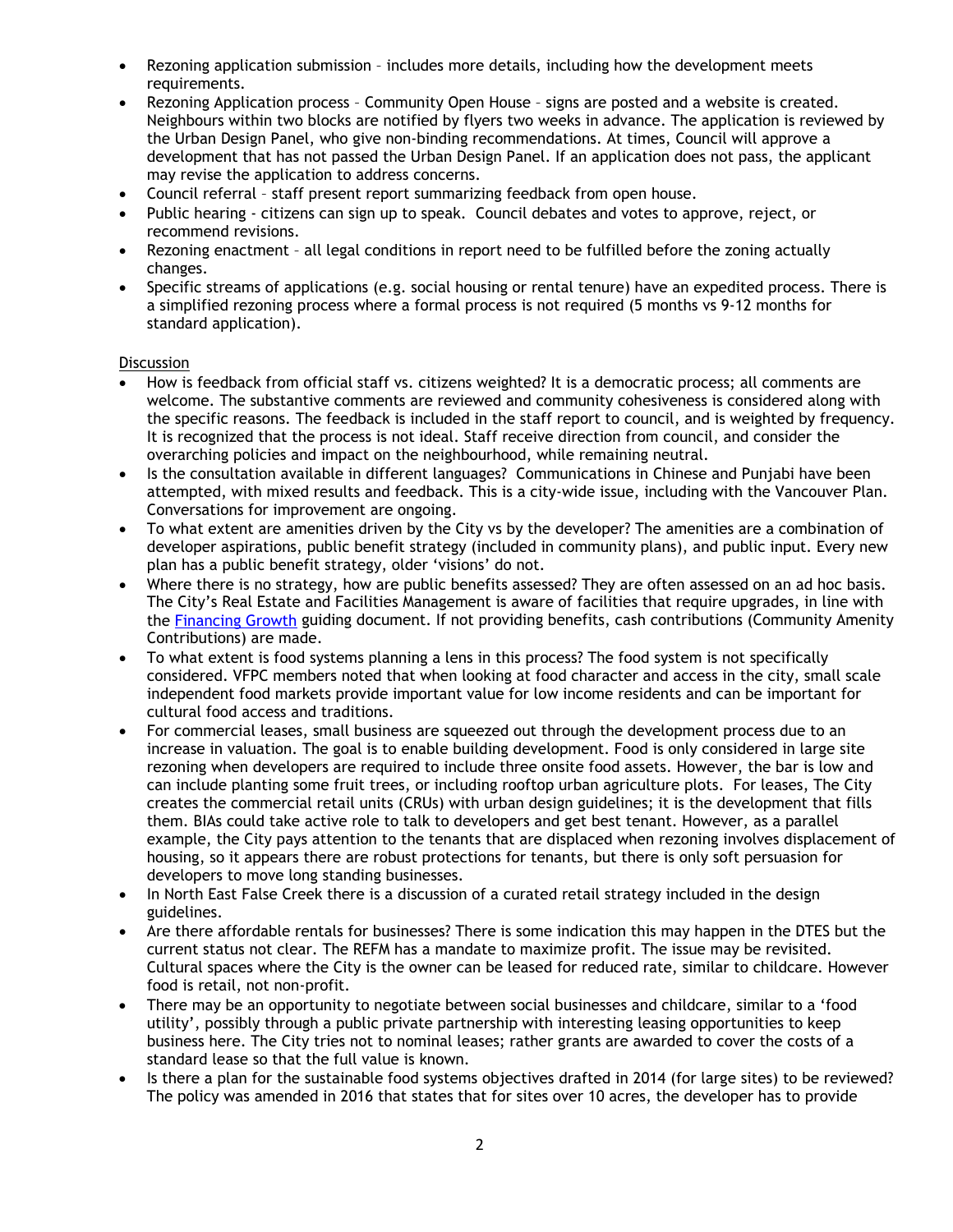three food assets and a plan for programming and stewardship of those sites. It was noted that this could be updated.

4. Great Big Crunch

Declaration & Photo – Councillors Bligh and Wiebe and Trustee Gonzales read the proclamation to declare March 12, 2020 as "The Great Big Crunch for Healthy Food in Schools Day" in the City of Vancouver. Members participated in the crunch and will post a photo to social media to support the national campaign.

## 5. Member updates

- 5.1 Liaison Reports
- Councillor Wiebe
	- $\circ$  Council passed Access without Fear, which affects Temporary farm workers and other precarious workers. It was first passed in 2016, however some elements were not fully delivered. The goal is that all organizations that receive funding from the City include policies to provide access to services without being required to provide immigration status.
	- o The City is undertaking the largest consultation in history for the Vancouver Plan; food needs to be supported as a public benefit.
	- $\circ$  An Ecosystems restoration motion was introduced to make Vancouver a salmon-safe city and increase biodiversity and can allow for reconnection to natural food cycles.
	- $\circ$  COVID19 virus Seattle has closed restaurants, which affects food access. The City of Vancouver is working on a business plan for how to support food assets if the same happens in Vancouver. Charitable food and social services will be affected, and it was recognized that people in the DTES may have comprised immune systems and a lack of hygiene and may be unable to quarantine themselves.
- Councillor Bligh
	- $\circ$  Acknowledged ongoing work on the food file and was honored to bring forward a motion to support the Coalition for Healthy School Food, which passed with unanimous support. Now other smaller steps can happen without opposition. Councillor Fry will take it to the UBCM, and Councillor Bligh to the FCM. Councillors have asked to visit LunchLab, an exemplary school meal program integrating food literacy and healthy meals.
- Commissioner Dumont no direct update available. Councillor Wiebe shared that the Park Board is restoring two creeks with a goal to reconnect parks and work with first nations.
- Trustee Gonazlez
	- o The motion to formally endorse the Coalition for Healthy School Food passed Feb 24, 2020. The Terms of Reference for the external working group also passed; VSB is working to get the applications out. The VSB has aging infrastructure and declining interest in culinary programs and wants to be ready for a universal school food program which is recognized to have long terms benefits for society. Work is planned to begin in early April.
	- $\circ$  The long-term facilities survey has wrapped up, and VSB is going to consultations for how school spaces can be community gathering spaces, to address declining enrollment.
	- o Coal Harbour school will begin construction in September with childcare and social housing, using passive house technology. It is not clear if there will be a kitchen at Coal Harbour. The minimum that is needed for a food program is a double sink, commercial dishwasher, and oven.
	- $\circ$  Budget process looking for public feedback. A small surplus will used to increase capacity for special needs and indigenous students.
	- $\circ$  It was noted that the area standards used by the province are not aligned with new curriculum, and that much lobbying of BC government is needed.
- Katelyn Ling (PB staff)
	- $\circ$  Local Food Action Plan update the RFP is in the procurement process. Members that are aware of firms that can support the update are asked to email Katelyn.
	- The Neighbourhood Matching Fund pre-application process opening soon; full applications are due May 7. The NMF allows for community enhancement of parks.
- Rachel Telling (Sustainability Staff) no update available.
- Caitlin Dorward (SP staff)
	- $\circ$  Council approved new expanded and extended lease of Sole Foods site to accommodate the two previous sites that the City will take back. A \$220k grant was approved to finance the move and reconstruct greenhouses. The lease currently goes to 2023 and may be extended. The site will eventually be developed as part of the SEFC plan. A call for applications for urban agriculture infrastructure upgrades is open. ACTION: Caitlin will circulate.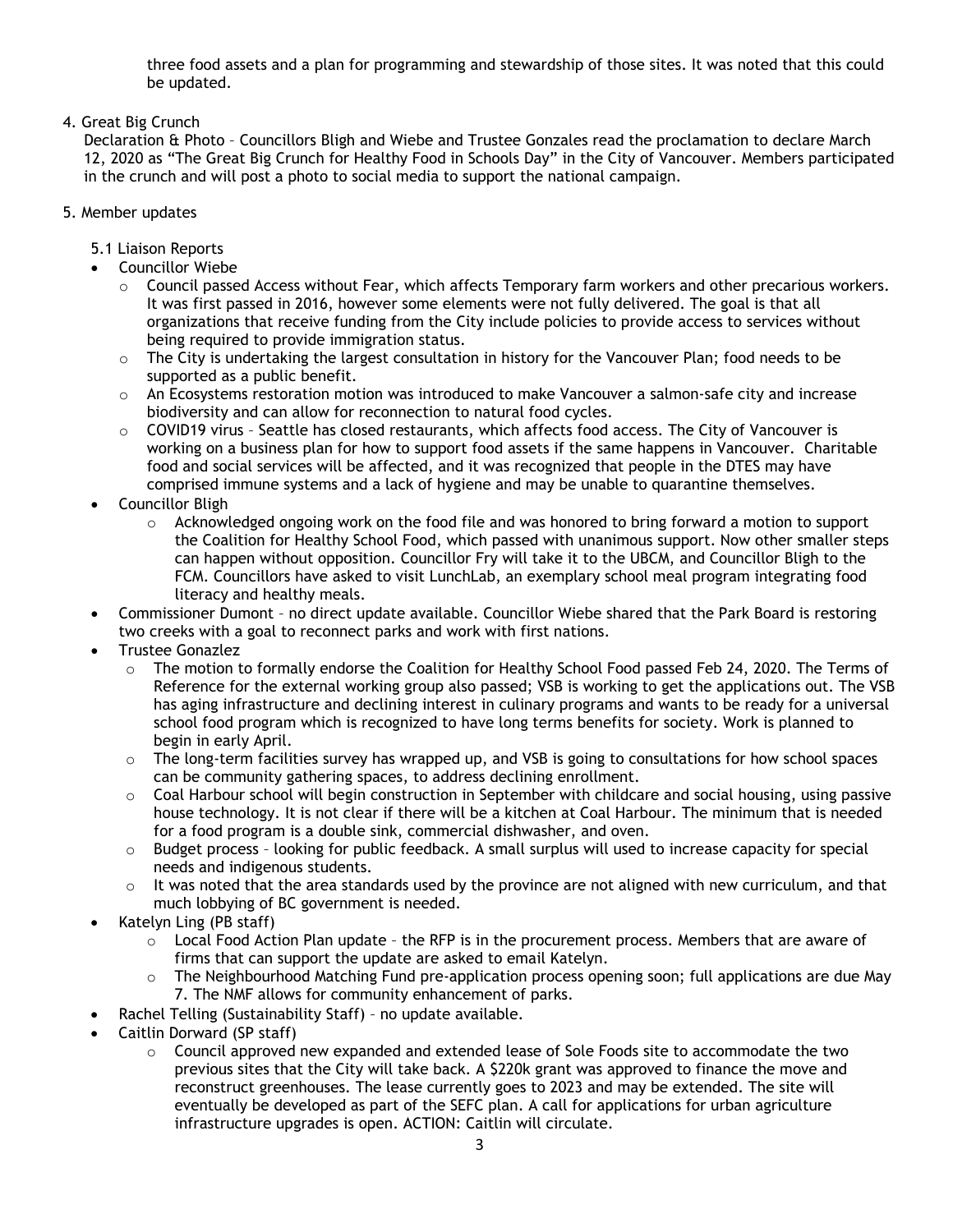• City Council Interactions - deferred to next meeting.

5.2 Working Group Updates & Learnings- deferred to next meeting.

- Food Cultivation & UbAg
- Development/Retail
- Food Waste
- Children & Youth
- Leadership Team
- Community Food Prog.
- Evelyne Saller Ctr

# MOTION:

To extend the meeting to 8:50pm to allow for discussion of food bank and Wet'suwet'en support. Moved by Marc, seconded by Martina, carried unanimously.

• GV Food Banks

Significant changes to the intake process were recently announced. The Food Bank serves thousands of people in Burnaby, North Shore, and Vancouver. All are vulnerable and some have no fixed address. Food is delivered through food hubs across communities and to groups that deliver meal programs. Previously, there was a low barrier intake that allowed people to self-identify, recognizing the challenges to provide tax returns or paystubs, or if undocumented. Assessments have shown that there is no one cheating the system. People are continuously stigmatized when having to repeatedly prove they are poor. With the new system, photocopies of ID are not accepted, and every adult in the household must provide either a tax statement or three paystubs/benefits receipts. This is a shift away from other major food banks that are moving to more dignified access. The changes are due to begin April 1. The City of Vancouver does not provide funding to the Greater Vancouver Food Bank.

## **Discussion**

- The Food Bank undertook little to no consultations and did not meet with the City or key stakeholders including the Board of Directors. The need for accountability and data collection have been cited as reasons for the change.
- What influence/relationship does city have on food bank? It is unclear; ACTION: Staff will report back with more info.
- There are ongoing discussions about space. Senior city staff have met with the food bank.
- To avoid any conflict of interest, Joey Liu left the room for the remainder of the discussion.

## **MOTION OF CONCERN REGARDING RE-REGISTRATION PROCESSES BEING ENACTED BY THE GREATER VANCOUVER FOOD BANK**

## **WHEREAS**

- 1. The Greater Vancouver Food Bank has recently made significant changes to their intake process (now requiring current photo identification, proof of address, and proof of income for all adults in a household);
- 2. People accessing the foodbank have been shown to be food insecure;
- 3. Having to 'prove one's poverty' is a stigmatizing and difficult experience;
- 4. The public consultation of these changes was extremely limited and/or not completed;
- 5. Known best practices for dignified charitable food access call for reducing barriers to access;
- 6. In light of COVID-19, ensuring access to needed food support will be critical over the next months, and food banks in other jurisdictions are modifying intake procedures, including waiving sign-in requirements, to protect the health of vulnerable food bank clients; and
- 7. The City of Vancouver has recently passed its Access Without Fear policy to ensure that all residents can have access to services regardless of immigration status.

## THEREFORE BE IT RESOLVED

THAT the Vancouver Food Policy Council expresses serious concern regarding the re-registration process being enacted by the Greater Vancouver Food Bank effective April 1, 2020;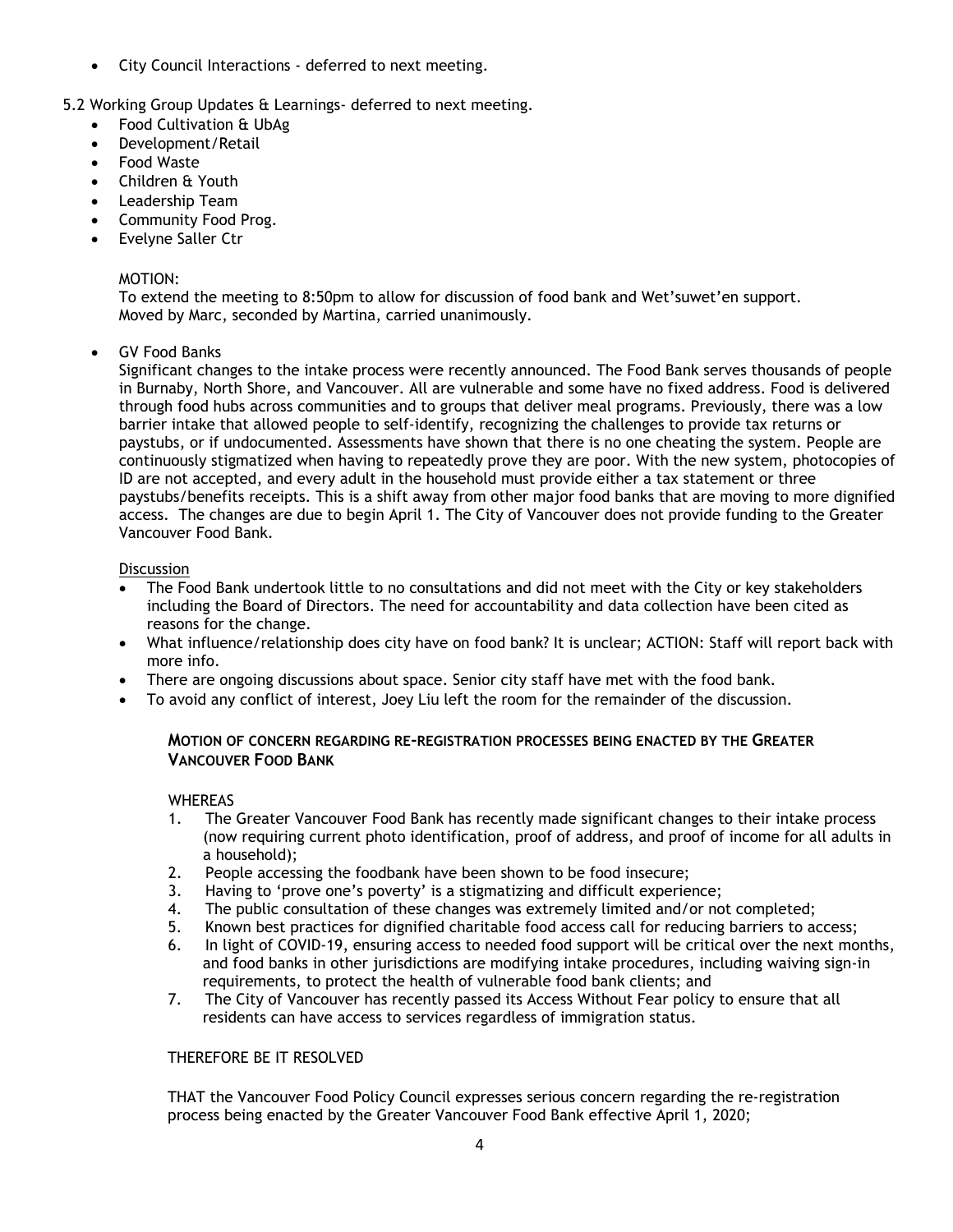FURTHER THAT the Vancouver Food Policy Council calls upon the Greater Vancouver Food Bank, during the COVID-19 crisis, to ease its registration requirements and ensure all new and existing clients can access food in a timely, safe, and dignified manner;

FURTER THAT the Vancouver Food Policy Council further calls upon the Greater Vancouver Food Bank to pause any changes to their re-registration process;

FURTHER THAT the Vancouver Food Policy Council calls on the City of Vancouver to direct staff to engage in consultation with the Greater Vancouver Food Bank Leadership and its Board of Directors on this issue of concern;

AND FURTHER THAT the Vancouver Food Policy Council request staff to report back on this issue, with specific respect to the City of Vancouver's relationship (funding and otherwise) and activities with the Greater Vancouver Food Bank.

Moved by Andrew, seconded by Kelsey, carried unanimously.

- 6. Matters requiring discussion
- 6.1 Wet'suwet'en Support Efforts

The VFPC has committed to supporting indigenous issues as a cross-cutting theme, and resources exist in the shared drive. A letter of solidarity with the Wet'suwet'en had been drafted and circulated via email with a request for timely circulation, however only six members responded. It is important that al members provide feedback; it is not clear whether others did not support the letter, did not have enough information, or did not want to sign their names.

### **Discussion**

- It was noted that a lack of nimbleness is not a lack of support and that there is a limit to what can be done through email.
- This is a complex issue where there may be tentativeness to weigh in over email due to possible misinterpretations.
- In the previous VFPC term, an open letter was sent regarding the name of a restaurant. Feedback was received that the VFPC had not consulted the restaurant before publishing the letter, and members are urged to consider what can be learned from that.
- Due to the health crisis, the current political pressure to release a letter is not as strong. The RCMP has said verbally that they would leave but they are still there. It was suggested that a film screening with funds donated will be more meaningful.
- It was noted that the working group Indigenous Food Sovereignty has released a statement that the VFPC could amplify.
- Depending on the wording, a vote may be needed to support the letter on social media; a protocol may need to be created.
- It was decided that it will be most impactful to both support the statement by the Indigenous Food Sovereignty working group now, and to follow up with a statement on behalf of the VFPC.

MOTION:

THAT the VFPC endorse the statement of solidarity with the hereditary chiefs of the Wet'suwet'en first nations written February 9, 2020 by the working group on Indigenous Food Sovereignty.

Moved by Andrew, seconded by Clare, carried unanimously.

- The VFPC solidarity statement in support of the hereditary chiefs of the Wet'suwet'en, advocating to the City and beyond, will be on next agenda. ACTION: members will read and provide input on the statement within 2- 3 days of the next meeting. The potential film screening will also be discussed at the April meeting. ACTION: Darlene will contact the Hua Foundation to provide an update.
- It was noted that there have been language shifts around core-values, moving away from 'reconciliation' and toward 'solidarity'.